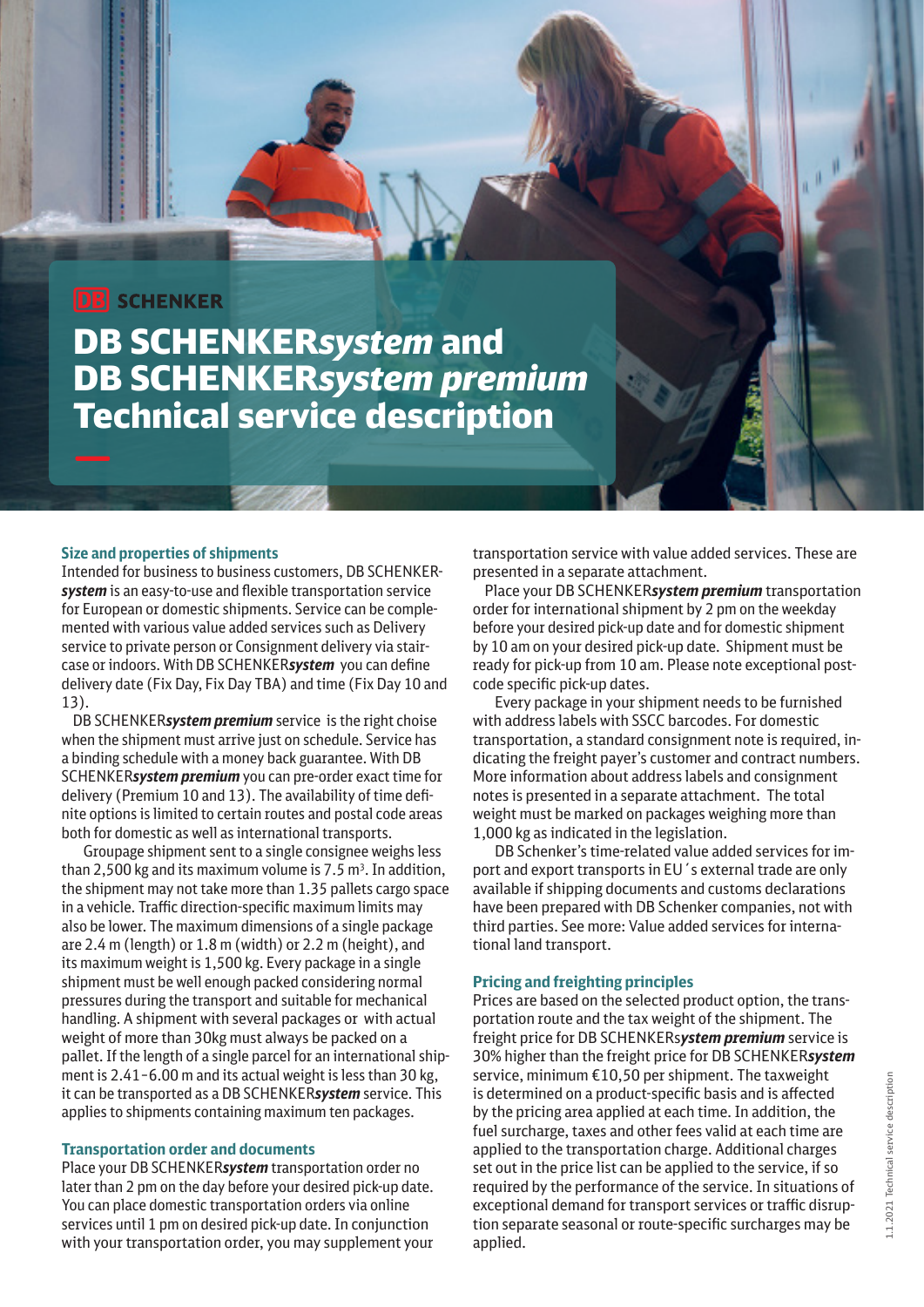### **Transportation charges**

The transportation charge is shipment-specific. It is based on Schenker Oy's pricing area valid at each time. This is available from the mySchenker online service or from the contact person.

Basic transportation consists of the following:

- Pick-up of the shipment from the sender in local areas of the departure terminal.
- Delivery of the shipment to the recipient in local areas of the destination terminal.
- Transportation between pricing areas. With regard to domestic transportation, the price of the local area applies to transportation within a single pricing area.
- A metropolitan surcharge will be applied for international transports in certain metropolitan areas.

The price of remote area pick-up and/or special area delivery will be added to the price when the pick-up and/or delivery location of the shipment is located outside the local area.

A special area increment will be added to the price of transportation to Lapland, and the shipment will be forwarded via Oulu, Rovaniemi or Kemi. Shipments to the Åland Islands will be forwarded via Turku and a ferry fee will also be charged. The price is based on the distance of 870 km. The special area increment will be charged for transportation to the archipelago via the Åland Islands and Turku.

# **Service-specific schedules and delivery times**

Up-to-date schedules and any location-specific exceptions can be found on our web pages. One working day will be added to the transport time in Kemi and Rovaniemi terminal areas regarding DB SCHENKER*system* domestic shipments.

 Delivery for DB SCHENKER*system premium* service is faster by up to two weekdays and includes a money back guarantee. These shipments are priority in our terminal handling and we give them a binding schedule which is valid under normal conditions. If the promised schedule for DB SCHENKER*system premium* can not be kept for reasons dependent on us, the freight payer can apply for a refund of the net freight without surcharges by making a claim if the freight has been charged. With regard to time-definite options for DB SCHENKER*system premium*, the claim can be made for the refund of additional option charges if the time-definitive option has been charged.

# **Pick-up**

We mainly pick up shipments on weekdays between 8 am and 4 pm. We will pick up shipments using selected vehicles and their standard equipment, unless otherwise agreed upon. The pick-up location must be manned at the agreed pick-up time. It is the shipper´s duty to pack the shipment paying attention to the goods´properties as well as to normal pressure during transport. If the shipment is inadequately packed, the driver may refuse to take the shipment for carriage. In this case extra pick-up costs will be charged. We will load shipments from a location which is freely accessible by vehicle. Goods will be loaded from the immediate vicinity of the vehicle (at most 5 m) using a pallet jack and, if required, a tail lift. If any other equipment is required for loading, the sender will load the goods using its loading equipment. If the actual weight of the pallet is 800 kg or more, there may be limitations in transportation when picking-up with tail-lift. A package with actual weight of more than 30kg must always be packed on a pallet that can be handled by a forklift.

### **Delivery**

We mainly deliver shipments on weekdays between 8 am and 4 pm. In certain countries distribution is carried out till 6 pm. You can order a delivery for a DB SCHENKERs*ystem premium* or a DB SCHENKER*system* shipment with time-definite option on delivery date before 10:00 or 13:00. Shipments are delivered to the delivery address which has been indicated in the order and which is freely accessible by vehicle. Goods will be unloaded to the immediate vicinity of the vehicle (at most 5 m) using a pallet truck and, if required, a tail lift. If any other equipment is required for unloading, the recipient will unload the goods using its loading equipment. If the actual weight of the pallet is 800 kg or more, there may be limitations in transportation when delivering with tail-lift. Shipments are only handed over to the recipient indicated in the order.

### **Product-specific limitations**

The following are not transported in the DB SCHENKER *system* service:

- shipments which cannot be handled mechanically
- house removals
- unpacked shipments
- live animals
- burial urns
- class 1 explosives, apart from products marked with clas sification identifier 1.4S
- radioactive substances (class 7), apart from consumer products under UN numbers 2908–2911
- hazardous substances of classes 2,3, 4.1, 4.2, 4.3, 5.1, 5.2, 6.1, 6.2, 8 and 9 in containers or tanks
- transportation paid for by private persons
- products, the importing or exporting of which is prohibited in the departure, destination or transit country

For a separate agreement, we will transport:

- product requiring a precise transportation temperature, such as refrigerated and frozen products
- live plants
- weapons, works of art, valuables and securities
- alcohol, cigarettes and tobacco products
- medicines and their raw materials

We are not responsible for collecting the payment for the goods from the buyer (COD/CAD).

### **Dangerous goods**

When transporting dangerous goods, the sender must comply with the laws, decrees and other regulations concerning the transportation of dangerous goods. When placing an order for the transportation of dangerous goods, the sender must report in good time before the transportation the ADR classes and UN numbers as a minimum, including their packaging groups and any precautions to be taken if required. The sender must enter markings of the type of goods in the consignment note and provide the information and documents required for their transportation.

The sender is responsible for ensuring that the package used for the transportation of dangerous goods fulfils the requirements of the authorities and the legislation set for package markings. The sender and recipient must see to their statutory obligations on the transportation of dangerous goods.